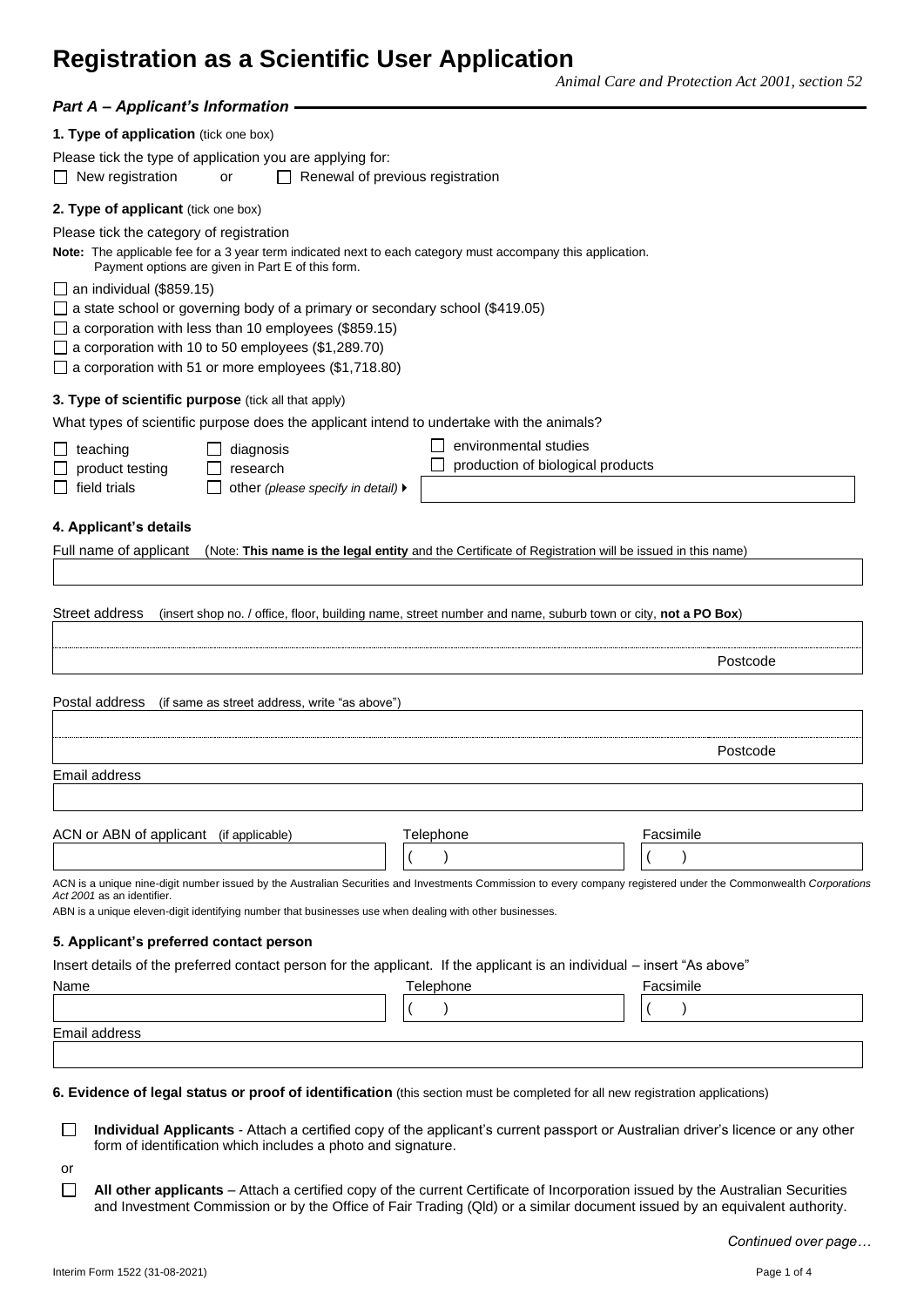### *Registration as a Scientific User Application*

### *Part B – Information about proposed Animal Ethics Committee (AEC)* **(Tick all that apply)**

**External AEC** - Animal use to be approved by one or more AECs *established by another institution.*   $\Box$ Please complete section (i) below.

 $\Box$ **Applicant's established AEC** - Animal use to be approved by one or more AECs *established by the applicant.* Please complete section (ii) below.

If more than two external or applicant's established AECs are proposed, please attach a separate sheet providing for each additional AEC, the details requested in Part B of this application.

### **(i) External AEC**

# *External AEC 1*

| External AEC 1                                                                                                  |                                |
|-----------------------------------------------------------------------------------------------------------------|--------------------------------|
| Full name of proposed external AEC                                                                              |                                |
|                                                                                                                 |                                |
| Full name of institution that established this AEC                                                              | Institution's registration no. |
|                                                                                                                 |                                |
| Have you established arrangements with the above proposed external AEC to assess proposals and monitor projects |                                |
| П.<br>Yes<br>□ No                                                                                               |                                |
| <b>External AEC 2</b><br>Full name of proposed external AEC                                                     |                                |

| Full name of institution that established this AEC                                                              | Institution's registration no. |
|-----------------------------------------------------------------------------------------------------------------|--------------------------------|
|                                                                                                                 |                                |
| Have you established arrangements with the above proposed external AEC to assess proposals and monitor projects |                                |
| $\Box$<br>l I No<br>Yes                                                                                         |                                |
|                                                                                                                 |                                |

# **(ii) Applicant's established AEC**

- 1. Attach a copy of the Terms of Reference for *each* AEC established by the applicant  $\Box$
- 2. If AEC is based in Queensland, Western Australia, ACT or Northern Territory complete and attach "*AEC member/advisor's details*"  $\Box$ Form EC14 for **each** member of each AEC established by the applicant
- 3. Attach a completed list of all the AEC members of each AEC on "Details of AEC Structure" Form EC34  $\Box$

# *Applicant's AEC 1*

| Name of applicant's AEC |  |
|-------------------------|--|
|-------------------------|--|

| Postal address                                                                                                                 |                         |
|--------------------------------------------------------------------------------------------------------------------------------|-------------------------|
|                                                                                                                                | Postcode                |
| Chairperson's name                                                                                                             | Chairperson's telephone |
|                                                                                                                                |                         |
| Chairperson's email address                                                                                                    |                         |
|                                                                                                                                |                         |
| Person or office holder to whom the chairperson must report (applicable if applicant is not an individual)<br>Name<br>Position |                         |
|                                                                                                                                |                         |
| <b>Applicant's AEC 2</b><br>Name of applicant's AEC                                                                            |                         |
| Postal address                                                                                                                 |                         |
|                                                                                                                                | Postcode                |
| Chairperson's name                                                                                                             | Chairperson's telephone |
|                                                                                                                                |                         |
| Chairperson's email address                                                                                                    |                         |
|                                                                                                                                |                         |
| Person or office holder to whom the chairperson must report (applicable if applicant is not an individual)<br>Position<br>Name |                         |
|                                                                                                                                |                         |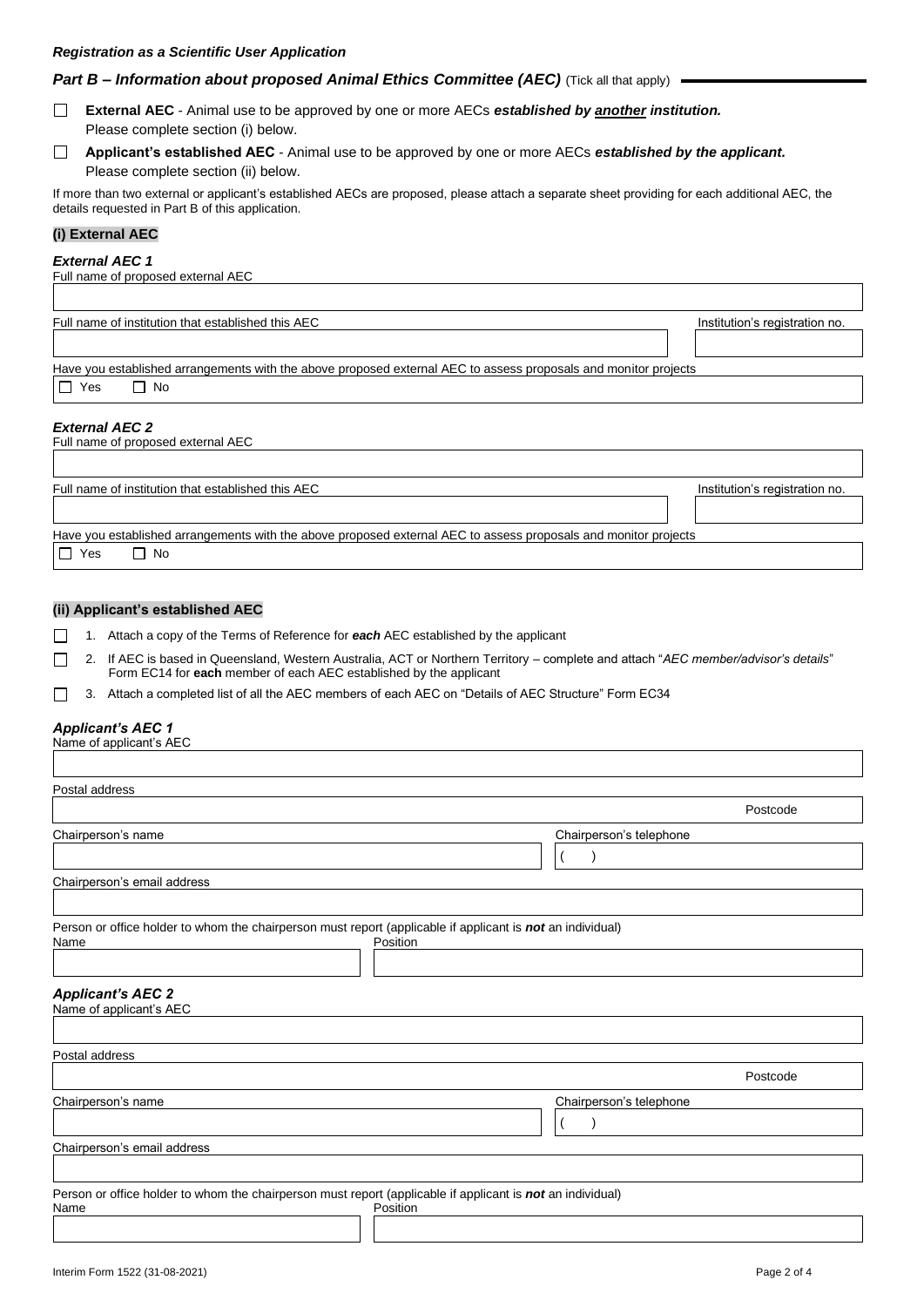# *Part C – Disqualifying Events* **Individual Applicants**

Has a disqualifying event<sup>\*</sup> happened in relation to the applicant? *Wes* No

**All other applicants** (e.g. corporations)

Has a disqualifying event<sup>\*</sup> happened in relation to any of the executive officers<sup>\*\*</sup> of the applicant; **For Secure 15 Yes**  $\Box$  **No** either as an executive officer of the applicant or in relation to any other corporations for which any of the executive officers are or have been an executive officer?

**If you answered "yes"** for an individual, or on behalf of an executive officer or another corporation of which they have been an executive officer, please attach details of the event(s).

**Note:** A disqualifying event does not preclude the granting of a registration. The nature and relevance of any disqualifying event(s) will be considered by DAF prior to making a decision regarding registration.

\* **Disqualifying event** means a conviction for an animal welfare offence, the cancellation or suspension of a registration under s73 of the *Animal Care and Protection Act 2001*, or the cancellation or suspension of the same or similar registration under a law of another State or the Commonwealth.

\*\* An **Executive Officer** of an applicant is any "person who is concerned with, or takes part in, its management, whether or not the person is a director or the person's position is given the name of executive officer.

Examples of positions which DAF considers to be Executive Officers include: Director, Managing Director, Senior Executive/Management Team, Chief Executive Officer; and for secondary schools - Principal, Deputy Principal and relevant Head of Department (e.g. Biology). This list is not exhaustive. Any person in a senior position who is responsible for management of the corporation should be considered.

# *Part D – Applicant's Declaration*

Part D must be signed and witnessed by a person over 18 years of age.

- I declare that: the particulars provided in this application and any information associated with this application are true and correct to the best of my knowledge and I have taken reasonable steps to ensure its accuracy and completeness; and
	- I have read and understood the Privacy Statement below.

### **Complete below if applicable:**

Name of authorised person signing on behalf of applicant (please print)

Position held by person signing on behalf of applicant

**Signature** Date Date **Date Community Contract Community** Date Date

/ /

### **Witness**

| Name of witness (please print) |      |
|--------------------------------|------|
|                                |      |
| Signature of witness           | Date |

**Warning:** A person who intentionally makes a false statement or provides information that is false, misleading or incomplete in a material way may be guilty of an offence under the *Animal Care and Protection Act 2001*.

### *Privacy Statement*

The Department of Agriculture and Fisheries (DAF) is collecting the information on this form to assess your application for registration (including renewal) as a registered person to use (or allow to be used) animal/s for a scientific purposes under the *Animal Care and Protection Act 2001*  (ACPA). This information is required by section 52 of the ACPA. This information will only be accessed by authorised employees within the department. Some information may be given to interstate government agencies for administering or enforcing an enactment concerning animal ethics or to the Queensland Police Service for the purpose of obtaining an animal welfare offence report, as required under section 82 of the ACPA. Your information will not be disclosed to any other parties unless authorised or required by law.